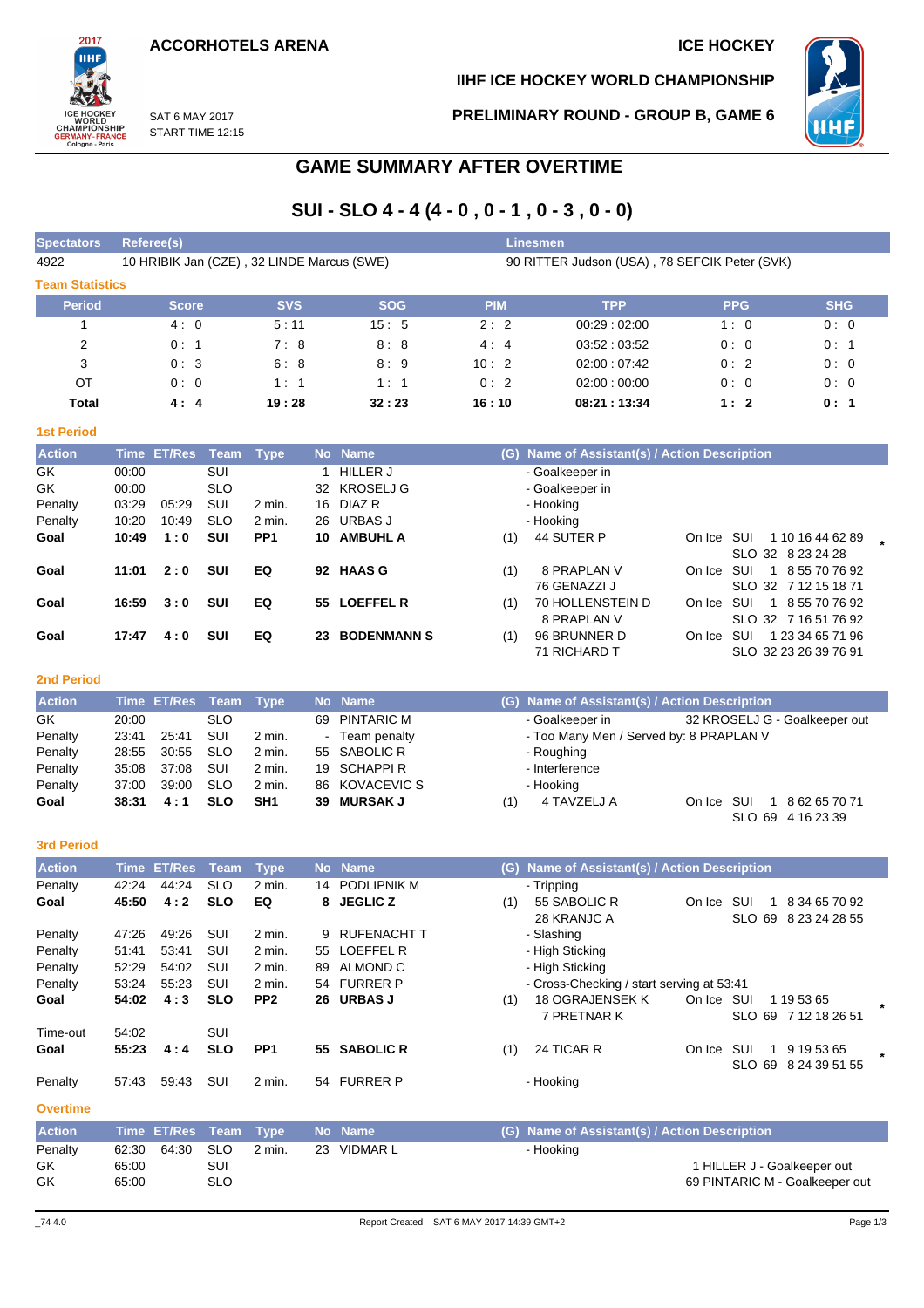

SAT 6 MAY 2017 START TIME 12:15



**IIHF ICE HOCKEY WORLD CHAMPIONSHIP**

**PRELIMINARY ROUND - GROUP B, GAME 6**



**Goalkeeper Records**

#### **Team : SUI - Switzerland Team : SLO - Slovenia**

| No Name            | SOG SVS | <b>MIP</b> | No Name            | <b>SOG</b> | <b>SVS</b> | MIP.  |
|--------------------|---------|------------|--------------------|------------|------------|-------|
| HILLER Jonas       | 19      | 65:00      | 69 PINTARIC Matija |            |            | 45:00 |
| 63 GENONI Leonardo |         |            | 32 KROSELJ Gasper  |            |            | 20:00 |

#### **Game Statistics**

|                                                                                            | Team: SUI (red)          |    |                |          |                |                |    |          |            |              |                |          |          |          |       |      |                     |             |                     |                           |    |      |
|--------------------------------------------------------------------------------------------|--------------------------|----|----------------|----------|----------------|----------------|----|----------|------------|--------------|----------------|----------|----------|----------|-------|------|---------------------|-------------|---------------------|---------------------------|----|------|
| <b>Head Coach: FISCHER Patrick</b><br><b>Shots on Goal</b><br>PIM FO+ FO- FO+/-<br>3 OT TS |                          |    |                |          |                |                |    |          |            |              |                |          |          |          |       |      |                     | Time on Ice |                     |                           |    |      |
| <b>No Pos</b>                                                                              | <b>Name</b>              | G. | A              | P        |                |                |    |          | FO%        |              | $\overline{2}$ |          |          |          | $+/-$ |      | 12                  | 3           | <b>OT</b>           | <b>TOT SHF AVG</b>        |    |      |
| 8 F                                                                                        | <b>PRAPLAN Vincent</b>   | 0  | $\overline{2}$ | 2        | $\Omega$       | 0              | 0  | $\Omega$ | 0.00       | 0            | 0              | $\Omega$ | $\Omega$ | $\Omega$ | 0     | 4:34 |                     |             |                     | 5:38 2:49 1:12 14:13      | 29 | 0:29 |
| 16 D                                                                                       | DIAZ Raphael +C          | 0  | 0              | $\Omega$ | 2              | 0              | 0  | $\Omega$ | 0.00       | 1            | 1              | 1        | 0        | 3        | 0     |      |                     |             |                     | 6:59 7:02 9:12 3:28 26:41 | 40 | 0:40 |
| 54 D                                                                                       | FURRER Philippe +A       | 0  | 0              | 0        | 4              | 0              | 0  | $\Omega$ | 0.00       | 0            | 0              | 0        | 0        | 0        | 0     |      |                     |             |                     | 7:36 7:19 6:30 0:00 21:25 | 34 | 0:37 |
| 70 F                                                                                       | <b>HOLLENSTEIN Denis</b> | 0  |                |          | 0              | 0              | 0  | $\Omega$ | 0.00       | 1            | 0              |          | 1        | 3        | 0     |      |                     |             |                     | 4:01 4:05 2:41 2:34 13:21 | 23 | 0:34 |
| 92 F                                                                                       | <b>HAAS Gaetan</b>       | 1  | 0              | 1        | 0              | 7              | 12 | -5       | 36.84      | 1            | 0              | $\Omega$ | 0        |          | $+1$  |      |                     |             |                     | 5:19 3:27 5:14 0:47 14:47 | 31 | 0:28 |
| 23 F                                                                                       | <b>BODENMANN Simon</b>   |    | 0              |          | 0              | 0              | 0  | 0        | 0.00       | 1            | 0              |          | 0        | 2        | $+1$  |      |                     |             |                     | 5.23 6.15 5.15 0.25 17.18 | 32 | 0:32 |
| 34 D                                                                                       | <b>KUKAN Dean</b>        | 0  | 0              | $\Omega$ | $\Omega$       | 0              | 0  | $\Omega$ | 0.00       | 0            | 0              | 0        | 0        | 0        | 0     |      |                     |             |                     | 5:37 3:15 2:25 0:00 11:17 | 25 | 0:27 |
| 65 D                                                                                       | <b>UNTERSANDER Ramon</b> | 0  | 0              | 0        | 0              | 0              | 0  | $\Omega$ | 0.00       |              | 0              | $\Omega$ | 0        |          | -1    |      |                     |             |                     | 7:48 5:44 8:37 1:27 23:36 | 38 | 0:37 |
| 71 F                                                                                       | <b>RICHARD Tanner</b>    | 0  | 1              | 1        | $\Omega$       | 9              | 6  | 3        | 60.00      | 1            | 0              | 0        | 0        |          | 0     |      |                     |             |                     | 3:33 5:18 3:59 0:42 13:32 | 25 | 0:32 |
| 96 F                                                                                       | <b>BRUNNER Damien</b>    | 0  |                |          | $\Omega$       | 0              | 0  | $\Omega$ | 0.00       |              | 2              |          | 0        | 4        | $+1$  |      |                     |             |                     | 4:12 6:05 3:51 1:45 15:53 | 27 | 0:35 |
| 10 F                                                                                       | AMBUHL Andres +A         |    | 0              |          | 0              | 2              | 1  |          | 66.67      | 2            | 0              |          | 0        | 3        | 0     |      |                     |             |                     | 4:43 4:36 5:29 1:47 16:35 | 22 | 0:45 |
| 44 F                                                                                       | <b>SUTER Pius</b>        | 0  | 1              |          | $\Omega$       | $\Omega$       | 0  | $\Omega$ | 0.00       | 0            | 1              | 1        | 0        | 2        | 0     |      |                     |             | 4:45 4:29 4:16 0:00 | 13:30                     | 17 | 0:47 |
| 55 D                                                                                       | <b>LOEFFEL Romain</b>    |    | 0              |          | 2              | 0              | 0  | $\Omega$ | 0.00       | 2            | 0              | 0        | $\Omega$ | 2        | $+2$  |      |                     |             |                     | 5:47 4:21 3:07 0:00 13:15 | 23 | 0:34 |
| 62 F                                                                                       | <b>MALGIN Denis</b>      | 0  | 0              | 0        | $\Omega$       | $\overline{2}$ | 1  |          | 66.67      | 0            | 2              | 0        | 0        | 2        | $-1$  |      |                     |             |                     | 5:10 3:54 3:48 1:01 13:53 | 23 | 0:36 |
| 76 D                                                                                       | <b>GENAZZI Joel</b>      | 0  | 1              | 1        | 0              | 0              | 0  | 0        | 0.00       | 1            | 0              | 0        | 0        |          | $+2$  |      |                     |             | 6:49 4:34 4:21 0:09 | 15:53                     | 28 | 0:34 |
| 9 F                                                                                        | <b>RUFENACHT Thomas</b>  | 0  | 0              | 0        | 2              |                | 1  | 0        | 50.00      | 0            | 1              | 0        | 0        |          | 0     |      |                     |             |                     | 3:26 6:03 3:48 0:21 13:38 | 26 | 0:31 |
| 19 F                                                                                       | <b>SCHAPPI Reto</b>      | 0  | 0              | 0        | $\overline{2}$ | 1              | 3  | $-2$     | 25.00      | $\mathbf{1}$ | 1              | 0        | 0        | 2        | 0     |      |                     |             | 4:47 5:20 4:31 0:00 | 14:38                     | 25 | 0:35 |
| 53 D                                                                                       | <b>MARTI Christian</b>   | 0  | 0              | 0        | 0              | 0              | 0  | $\Omega$ | 0.00       | 0            | 0              | $\Omega$ | 0        | 0        | 0     |      |                     |             |                     | 1:26 4:42 4:04 0:00 10:12 | 16 | 0:38 |
| 61 F                                                                                       | <b>HERZOG Fabrice</b>    | 0  | $\Omega$       | $\Omega$ | $\Omega$       | 0              | 0  | $\Omega$ | 0.00       | 0            | 0              | 0        | 0        | $\Omega$ | 0     |      | 2:53 0:54 0:57 0:00 |             |                     | 4:44                      | 6  | 0:47 |
| 89 F                                                                                       | <b>ALMOND Cody</b>       | 0  | 0              | 0        | 2              | 5              | 4  |          | 55.56      | 2            | 0              | 2        | 0        | 4        | n     |      | 4:17 7:38 4:26 1:23 |             |                     | 17:44                     | 25 | 0:42 |
| 1 GK                                                                                       | <b>HILLER Jonas</b>      | 0  | 0              | 0        | 0              |                |    |          |            | 0            | 0              | 0        | 0        | $\Omega$ |       |      |                     |             |                     |                           |    |      |
| 63 GK                                                                                      | <b>GENONI</b> Leonardo   | 0  | 0              | 0        | 0              |                |    |          |            | 0            | 0              | $\Omega$ | 0        | 0        |       |      |                     |             |                     |                           |    |      |
| Total                                                                                      |                          | 4  | 7              | 11       | 14             | 27             | 28 |          | $-1$ 49.09 | 15           | 8              | 8        | 1        | 32       |       |      |                     |             |                     |                           |    |      |
|                                                                                            |                          |    |                |          |                |                |    |          |            |              |                |          |          |          |       |      |                     |             |                     |                           |    |      |

### **Team : SLO (white)**

| <b>Head Coach: ZUPANCIC Nik</b> |       |                        |    |          |          |                |          |          |                   |        |          |                | <b>Shots on Goal</b> |         |          |       |      |                |                     | Time on Ice         |                           |    |      |
|---------------------------------|-------|------------------------|----|----------|----------|----------------|----------|----------|-------------------|--------|----------|----------------|----------------------|---------|----------|-------|------|----------------|---------------------|---------------------|---------------------------|----|------|
|                                 |       | <b>No Pos Name</b>     | G. | A        | P        |                |          |          | PIM FO+ FO- FO+/- | FO%    |          | $\overline{2}$ |                      | 3 OT TS |          | $+/-$ |      | $\overline{2}$ | 3                   | <b>OT</b>           | <b>TOT SHF AVG</b>        |    |      |
| 8 F                             |       | <b>JEGLIC Ziga</b>     |    | 0        |          | 0              |          |          | 0                 | 50.00  | 1        | $\Omega$       | 1                    | 1       | 3        | $+1$  |      |                | 7:04 6:50 8:40      | 0:39                | 23:13                     | 28 | 0:49 |
| 24 F                            |       | <b>TICAR Rok</b>       | 0  |          |          | 0              | 15       | 4        | 11                | 78.95  | 0        | $\Omega$       | 3                    | 0       | 3        | $+1$  |      |                |                     |                     | 7:08 7:33 8:15 1:27 24:23 | 30 | 0:48 |
| 51 D                            |       | ROBAR Mitja            | 0  | 0        | 0        | $\Omega$       | 0        | 0        | $\Omega$          | 0.00   | 0        | 0              | 0                    | 0       | 0        | -1    |      |                |                     |                     | 6:04 6:48 7:16 0:31 20:39 | 30 | 0:41 |
| 55 F                            |       | SABOLIC Robert         |    | 1        | 2        | 2              | 0        |          | -1                | 0.00   | 2        | 0              |                      | 0       | 3        | $+1$  | 6:11 |                |                     |                     | 6:42 8:17 1:05 22:15      | 28 | 0:47 |
| 86 D                            |       | KOVACEVIC Sabahudin +A | 0  | 0        | 0        | $\overline{2}$ | $\Omega$ | $\Omega$ | 0                 | 0.00   | $\Omega$ | $\Omega$       | 0                    | 0       | 0        | 0     |      |                |                     |                     | 6:00 5:08 6:39 1:53 19:40 | 31 | 0:38 |
| 23 D                            |       | <b>VIDMAR Luka</b>     | 0  | 0        | 0        | 2              | 0        | 0        | 0                 | 0.00   | 0        | 0              | 0                    | 0       | 0        | $+1$  |      |                |                     |                     | 5:45 4:32 4:11 1:23 15:51 | 23 | 0:41 |
| 26 F                            |       | URBAS Jan +A           |    | 0        | 1        | 2              | 3        | 0        | 3                 | 100.00 | 0        | 1              | 1                    | 0       | 2        | -1    |      | 5:25 5:19 6:41 |                     | 0:44                | 18:09                     | 25 | 0:43 |
| 28 D                            |       | <b>KRANJC Ales</b>     | 0  | 1        |          | $\Omega$       | 0        | 0        | 0                 | 0.00   | 0        | 0              |                      | 0       |          | $+1$  |      |                |                     |                     | 4:52 6:57 6:18 1:55 20:02 | 28 | 0:42 |
| 39 F                            |       | MURSAK Jan +C          |    | 0        | 1        | $\Omega$       | 2        | 9        | $-7$              | 18.18  | 0        | 2              | 0                    | 0       | 2        | 0     |      |                |                     | 6:14 4:35 7:06 1:50 | 19:45                     | 25 | 0:47 |
| 91 F                            |       | <b>VERLIC Miha</b>     | 0  | 0        | 0        | 0              |          | 3        | -2                | 25.00  | 1        | $\Omega$       | 0                    | 0       |          | -1    |      |                | 4:56 4:56 4:57 0:00 |                     | 14:49                     | 24 | 0:37 |
| 7 D                             |       | <b>PRETNAR Klemen</b>  | 0  | 1        |          | 0              | 0        | 0        | 0                 | 0.00   | 0        |                | 0                    | 0       |          | $-2$  |      |                | 4:48 6:40 5:05 1:27 |                     | 18:00                     | 24 | 0:45 |
| 12 F                            |       | <b>RODMAN David</b>    | 0  | $\Omega$ | $\Omega$ | $\Omega$       | 0        | 0        | 0                 | 0.00   | 0        | 2              | 1                    | 0       | 3        | -1    |      |                |                     | 4:54 6:50 7:21 0:00 | 19:05                     | 25 | 0:45 |
| 15 D                            |       | <b>GREGORC Blaz</b>    | 0  | $\Omega$ | $\Omega$ | $\Omega$       | $\Omega$ | $\Omega$ | 0                 | 0.00   | 0        | $\Omega$       | 0                    | 0       | 0        | -1    |      | 5:08 0:30 3:58 |                     | 0:00                | 9:36                      | 13 | 0:44 |
| 18 F                            |       | <b>OGRAJENSEK Ken</b>  | 0  | 1        |          | $\Omega$       |          | 0        |                   | 100.00 | 0        | 0              | $\Omega$             | 0       | 0        | -1    |      |                | 4:22 2:29 3:59 0:00 |                     | 10:50                     | 15 | 0:43 |
| 71 F                            |       | <b>GOLICIC Bostjan</b> | 0  | 0        | 0        | $\Omega$       | 2        | 6        | -4                | 25.00  | 0        | 1              | 1                    | 0       | 2        | $-1$  |      |                |                     | 4:14 4:31 3:58 0:00 | 12:43                     | 18 | 0:42 |
| 4 D                             |       | TAVZELJ Andrej         | 0  | 1        |          | 0              | 0        | 0        | 0                 | 0.00   | 0        | 0              | 0                    | 0       | 0        | $+1$  |      |                | 2:51 3:02 1:24 1:11 |                     | 8:28                      | 13 | 0:39 |
| 14 D                            |       | <b>PODLIPNIK Matic</b> | 0  | 0        | 0        | 2              | 0        | 0        | $\Omega$          | 0.00   | 0        | 0              | 0                    | 0       | 0        | 0     |      |                | 2:47 3:52 0:09 0:00 |                     | 6:48                      | 10 | 0:40 |
| 16 F                            |       | <b>MUSIC Ales</b>      | 0  | 0        | 0        | $\Omega$       | 3        | 3        | 0                 | 50.00  | 1        | 0              | 0                    | 0       |          | 0     |      |                | 3:24 5:14 2:16 1:12 |                     | 12:06                     | 18 | 0:40 |
| 76 F                            |       | <b>PEM Nik</b>         | 0  | 0        | 0        | 0              | 0        | 0        | 0                 | 0.00   | 0        |                | 0                    | 0       |          | $-2$  |      | 4:13 2:05 0:31 |                     | 0:00                | 6:49                      | 10 | 0:40 |
| 92 F                            |       | <b>KURALT Anze</b>     | 0  | 0        | 0        | 0              | $\Omega$ | 0        | 0                 | 0.00   | 0        | 0              | $\Omega$             | 0       | $\Omega$ | -1    |      |                | 3:42 1:31 0:36 0:00 |                     | 5.49                      | 9  | 0:38 |
|                                 | 32 GK | <b>KROSELJ Gasper</b>  | 0  | 0        | 0        | 0              |          |          |                   |        | 0        | 0              | 0                    | 0       | 0        |       |      |                |                     |                     |                           |    |      |
|                                 | 69 GK | <b>PINTARIC Matija</b> | 0  | 0        | $\Omega$ | $\Omega$       |          |          |                   |        | 0        | $\Omega$       | 0                    | 0       | $\Omega$ |       |      |                |                     |                     |                           |    |      |